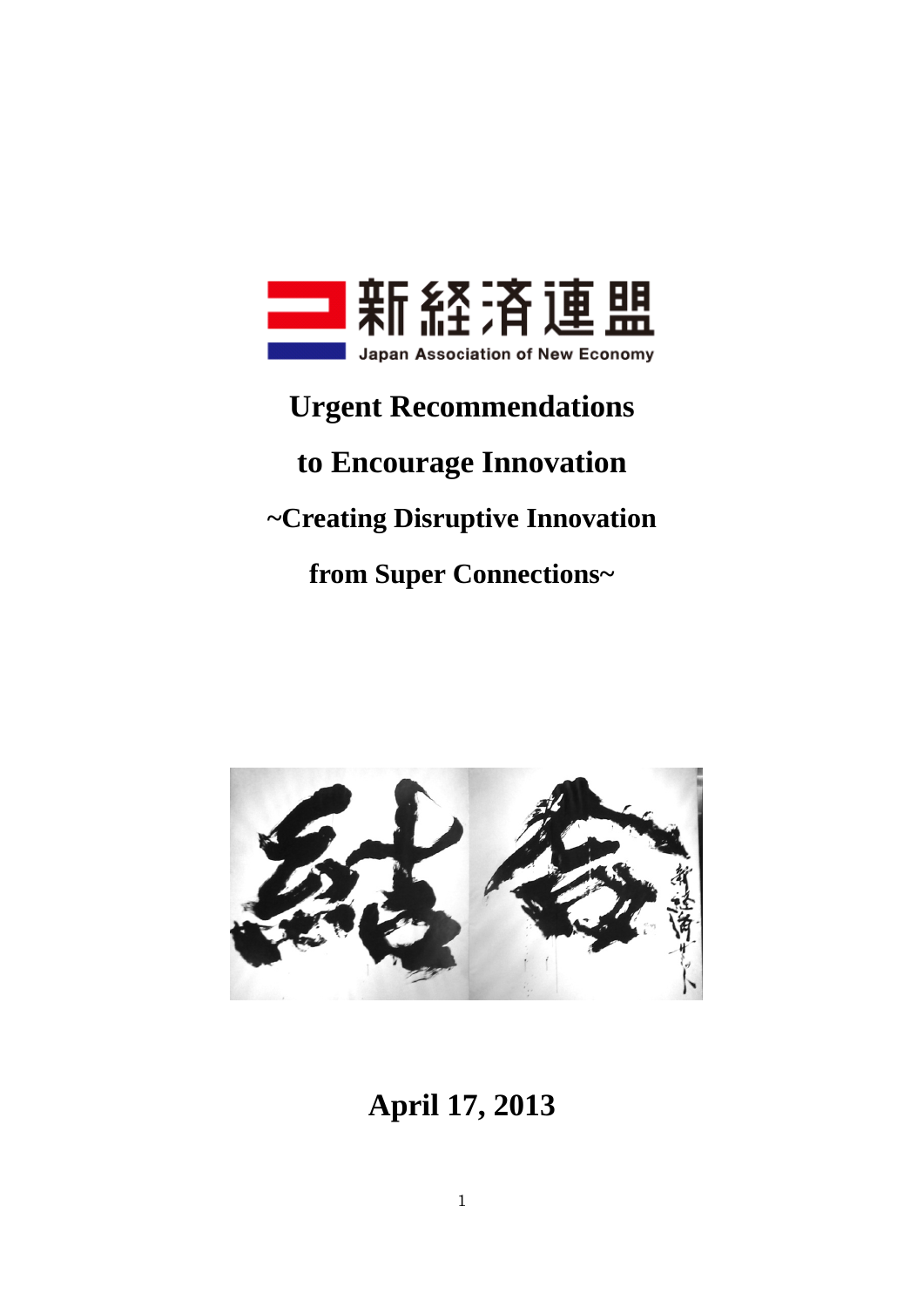## **Foreword**

On April 16, the Japan Association of New Economy (JANE) held the New Economy Summit (NES) 2013, focusing on "Disruptive Innovation". To this forum, we invited the world's leading entrepreneurs, people creating the new values and markets that are changing the way we live and do business. We received the participation of many people from the government, industry, and academic sectors.

The event showcased the latest trends in innovative services overseas. There was also an extremely fruitful debate on the kinds of policies we need in order to encourage innovation as we work for the revitalization of the Japanese economy.

Given the speed at which technological innovation is occurring, it is difficult to conceive that a repetition of the old ways of doing business will allow us to develop greater international competitiveness. We have entered an age in which we must seriously question how we can realize the "new connections" defined by the economist Joseph Schumpeter.

As His Excellency the Ambassador of the United States to Japan Mr. John V. Roos said at the Summit, "There is nothing more patriotic than founding a company or working at a start-up. We should applaud such activities with pride."

The encouragement of entrepreneurship and innovation is truly the issue of pressing concern.

JANE has compiled these urgent recommendations based on the discussions in this summit, considering the ongoing discussion in the Industrial Competiveness Council. In doing so, it is my hope that we can encourage further debate on the growth strategy of Japan.

**Hiroshi Mikitani Representative Director Japan Association of New Economy**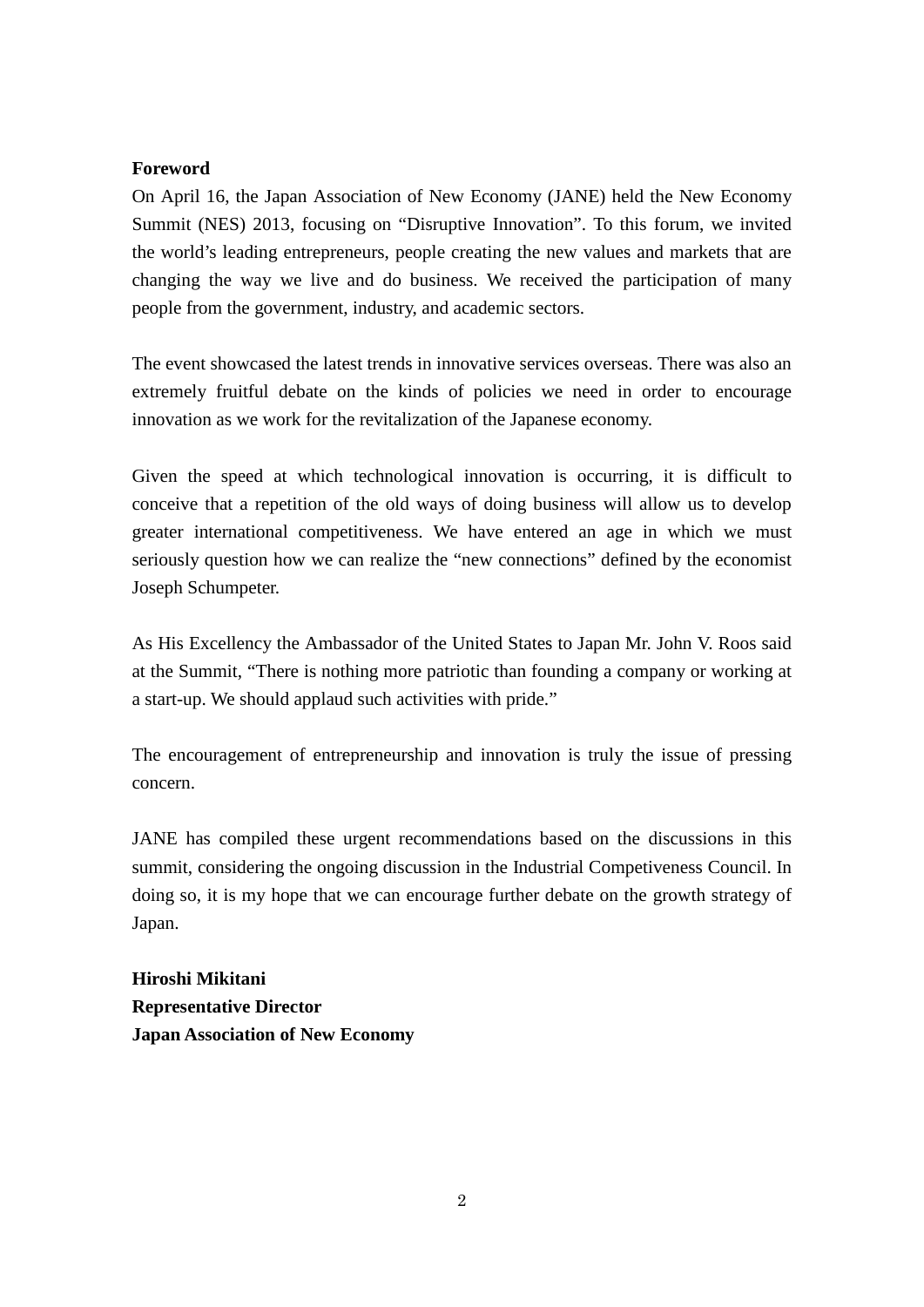## **Table of Contents**

#### **1. Background to These Urgent Recommendations**

#### **2. Seven Messages from the Speakers at NES 2013 to the Government and People of Japan**

- (1) Japan needs to create a society and culture that praises and supports the entrepreneurs.
- (2) Japan needs to develop national systems that support entrepreneurs.
- (3) There is value in further enhancing the strengths Japan already has.
- (4) Japan needs to globalize the public and private sectors.
- (5) Japan needs to assemble superior entrepreneurs and engineers from abroad while at the same time educating the next generation who will take charge of innovation for the future.
- (6) Japan needs to establish tax system that can allow entrepreneurs in Japan to receive support equivalent to the kind given in other countries.
- (7) Japan needs to radically reform regulations that impede innovation.

#### **3. Specific Recommendations**

Recommendation 1: Establish a national policy to encourage innovation and foster an entrepreneurial culture.

- Recommendation 2: Enhance investments into venture firms and reform the tax system to encourage the creation of new businesses and industries.
- Recommendation 3: Foster and invite to Japan the next generation of global and innovative human resources.
- Recommendation 4: Radically reform regulations for the creation of new markets and new industries.

#### **4. Future Activities of JANE**

#### **Reference: Highlights from Statements Made by Panelists at NES 2013**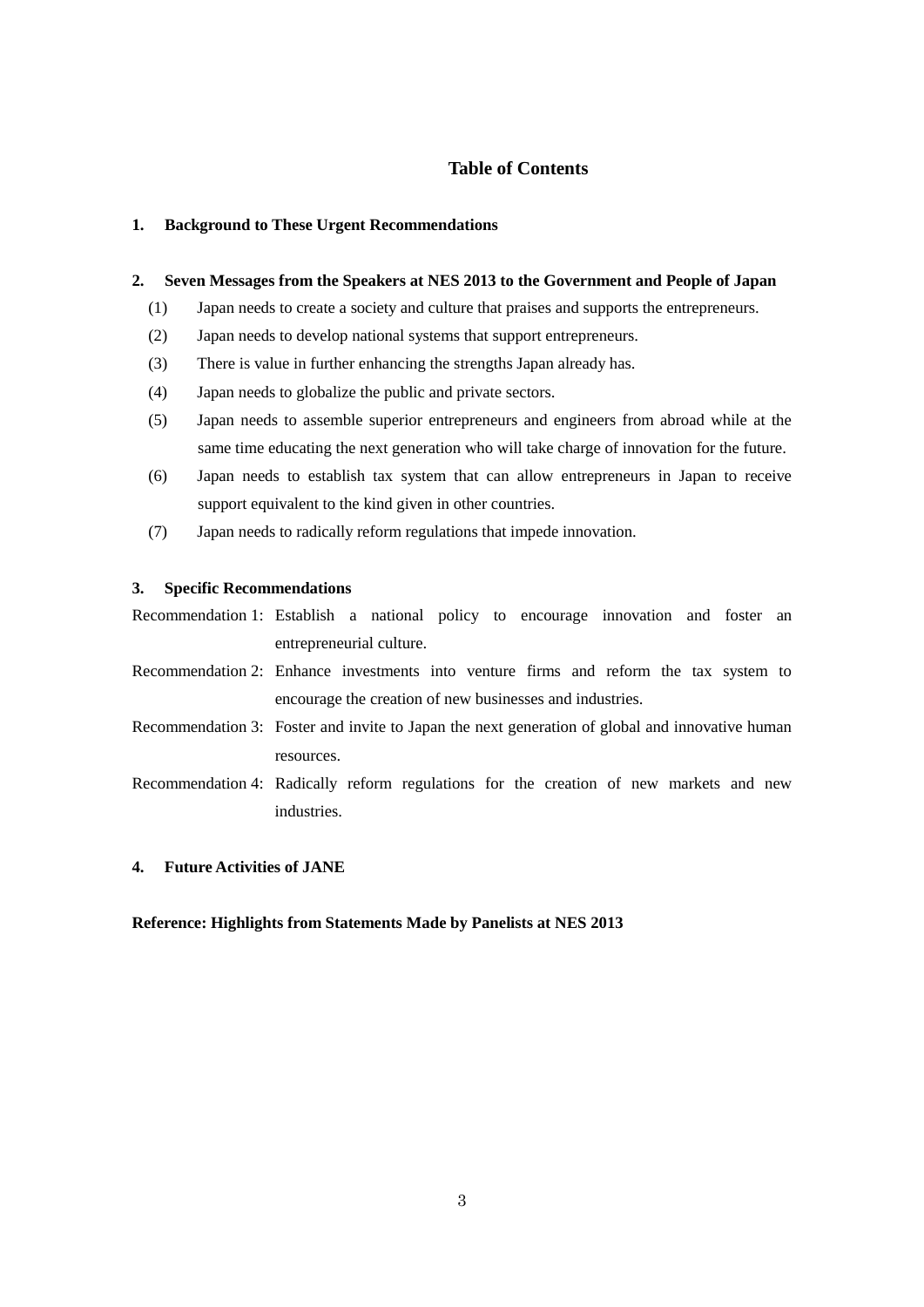### **1. Background to These Urgent Recommendations**

The Abe Administration is currently promoting and considering a three-pronged strategy for the revitalization of the Japanese economy. The growth strategy will be the most important facet in energizing the Japanese economy and ensuring its sustainability.

One famous theory of growth strategies was proposed by the economist Joseph Schumpeter. He argued that the crucial element of any growth strategy is innovation, which he defined as "new connections".

At NES 2013, it was made clear that if we continue to operate in the same way we have up until now, we will be left behind by our global competitors in the race to keep ahead of rapidly accelerating technological innovation. We have reached an era in which we must truly examine how we can cope with "new connections."

In consideration of the indispensable need to promote the innovation that will encourage new connections by using the internet, JANE has prepared these emergency recommendations to stimulate the revitalization of the Japanese economy.

## **2. Seven Messages from the Speakers at NES 2013 to the Government and People of Japan**

Participants at NES 2013 had a lively debate on the best methods by which to promote innovation in Japan. We received the following seven messages from the speakers.

- (1) Japan needs to create a society and culture that praises and supports the existence of entrepreneurs who take risks and create new kinds of value that change the world.
- (2) Japan needs to develop national systems that support entrepreneurs.
- (3) There is strategic value in further enhancing the highly latent strengths of Japan (excellence in design, hospitality, attention to details, etc.).
- (4) Japan needs to globalize the public and private sectors.
- (5) Japan needs to assemble superior entrepreneurs and engineers from abroad while at the same time educating the next generation who will take charge of innovation for the future (emphasizing the importance of IT education, programming, and marketing education, among other topics).
- (6) Japan needs to establish tax system that can allow entrepreneurs in Japan to receive support equivalent to the kind given in other countries.
- (7) Japan needs to radically reform regulations that impede innovation.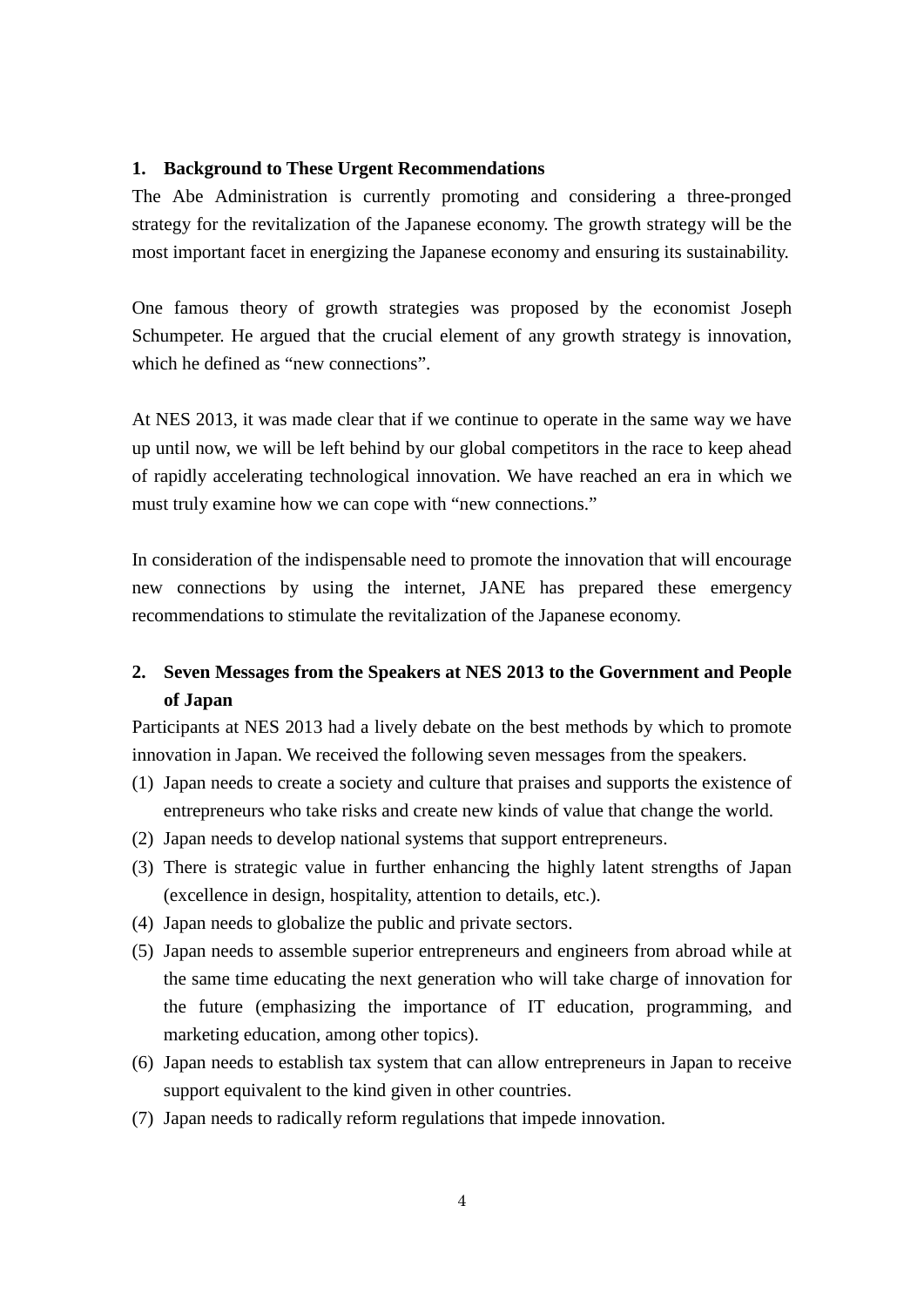For further details, please see the Reference section.

#### **3. Specific Recommendations**

Around the world, we can see countries that are constantly metabolizing their economies, reforming their industrial structures through disruptive innovation. We believe that a strength of these countries is the existence of an ecosystem to foster innovation.

Promoting innovation is the single most important factor that will determine the international competitiveness of Japan in the future. Japan needs to create an ecosystem for the promotion of innovation, one that is perfectly suited to encouraging innovation in every part of society. We seek the start of an entrepreneurship renaissance in Japan.

Based on the seven messages of NES 2013, we recommend the realization of the following four needed proposals through government initiatives.

- Recommendation 1: Establish a national policy to encourage innovation and foster an entrepreneurial culture.
- Recommendation 2: Reform the tax system to promote investments into venture firms and encourage the creation of new businesses and industries.
- Recommendation 3: Foster and invite to Japan the next generation of global and innovative human resources.
- Recommendation 4: Radically reform regulations for the creation of new markets and new industries.

## **Recommendation 1: Establish a national policy to encourage innovation and foster an entrepreneurial culture.**

The Government should communicate in a clear and visible way, to both inside and outside of Japan, about the policy of making innovation promotion the cornerstone of the new growth strategy. It should foster a culture that encourages and praises innovation throughout Japan, supports those founding new businesses, and creates new industries. And it should create an environment that can inspire young people to dream.

(1) Provide role models for others by establishing a system to offer commendation and financial awards to people who start businesses or cause disruptive innovation (tentative title: the "Japan Breakthrough Award").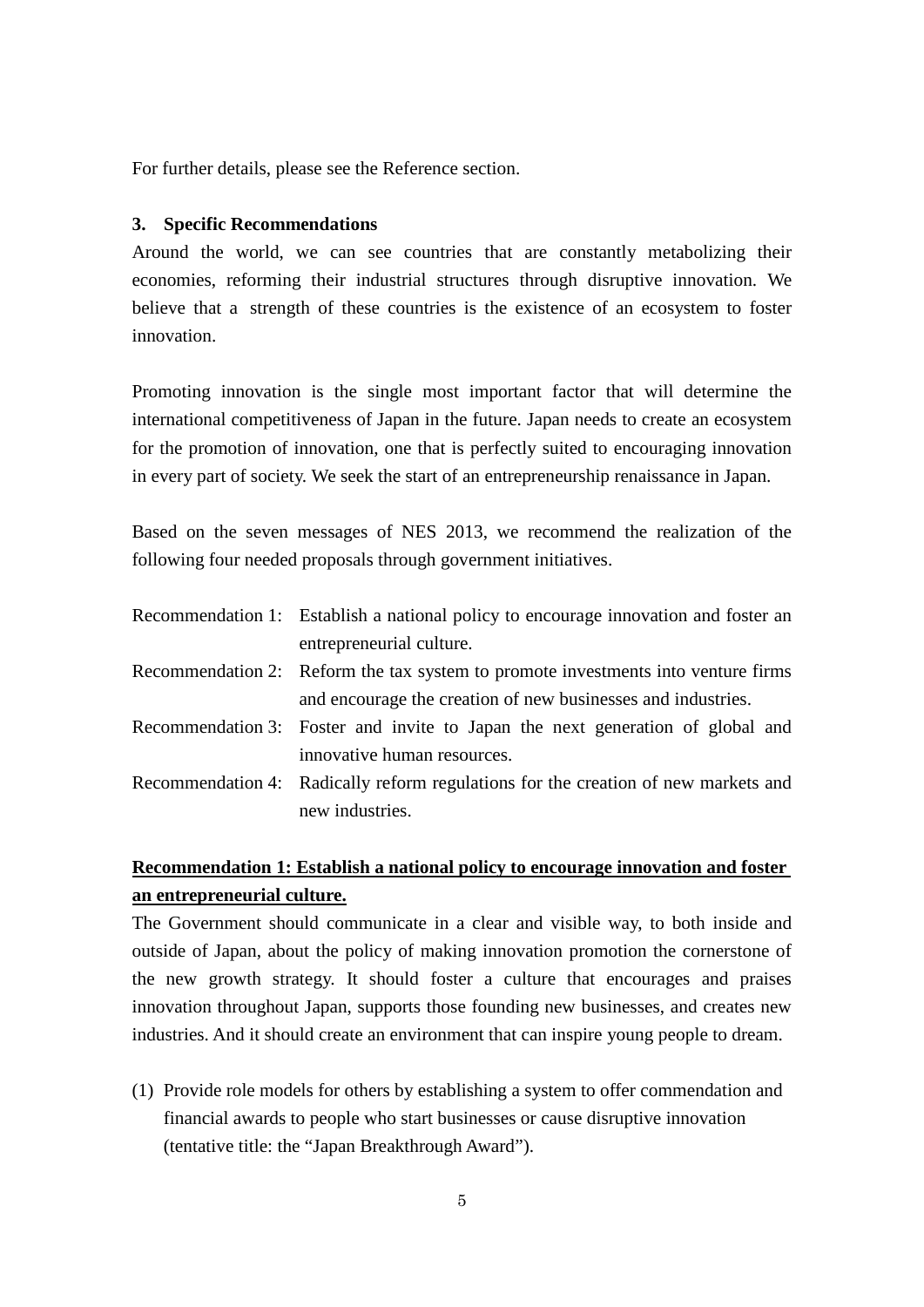- (2) As a symbol of innovation promotion, the Government should create a Japanese silicon valley for industry-academia collaboration, as well as a center for R&D incubation in Asia. These should be created as special economic zones, and the Government should promote them inside and outside of Japan, creating innovation success cases.
- (3) A Hackathon\* should be held at the Prime Minister's Office. This would produce an environment to praise the engineers and programmers of Japan and promote competition for the creation of new technology and services, and be an excellent opportunity to encourage private sector investment into new business promotion and services.

\*Hackathon: A project contest in which programmers, graphic designers and others come together for team-based work to develop and improve software.

(4) Create opportunities for the Japanese people to interact with global entrepreneurial culture.

・Hold international events that bring together leading entrepreneurs from around the world. At these events, create far-reaching opportunities for students and others to participate as volunteer staff. Post footage of event activities online, and spread word about the events far and wide using social networking sites and other opportunities.

・Enhance the tax system in relation to donations made to the civic organizations serving the public good that are supporting the operation of international events like the kind mentioned above, study abroad trips by young people, and so on (e.g. Change from income deductions to tax deductions).

## **Recommendation 2: Reform the tax system to promote investments into venture firms and encourage the creation of new businesses and industries.**

- (1) Work to enhance preferential tax measures for venture investments.
	- ・Enhance the tax system for angel investors (shift the treatment of contribution deductions for investments into venture firms from being classified as "income deductions" to "tax deductions," expand the range of eligible businesses, etc.).
	- ・Create a preferential tax system for groups and others that provide venture capital or invest into venture firms.
- (2) There are plans to abolish the system that makes it possible to record capital gains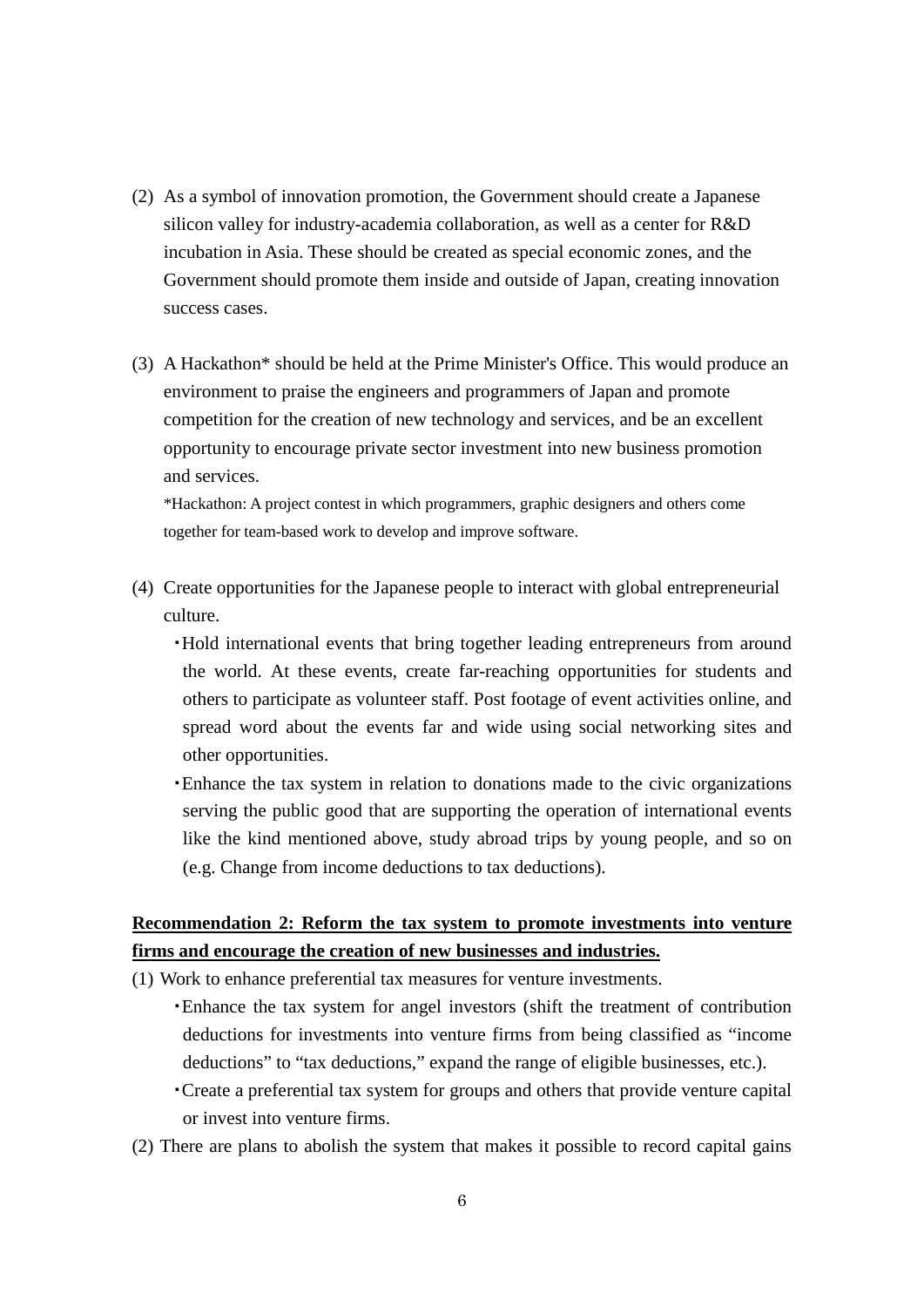earned by publicly and non-publicly listed companies on profit and loss statements within three years. This system should be maintained.

- (3) Allow for flexibility regarding investigations of individual investors when auditing stockholders as part of the standard procedures for listing on the Tokyo Stock Exchange.
- (4) Introduce and strengthen a tax system to promote spin-off companies created from the in-house ventures of existing corporations.
- (5) Strengthen locational competitiveness by lowering corporate tax to a level in line with global standards.

## **Recommendation 3: Foster and Invite to Japan the next generation of global and innovative human resources.**

- (1) Introduce TOEFL to university entrance and civil service examinations, and shift the focus of English classes from elementary school onward to the kind of real-world English that is actually used in conversations.
- (2) Promote IT education and education for starting businesses.
	- ・To raise Japan's IT skills, introduce and enhance class topics for education related to computer science, computer programs (use of Scratch, etc.) and app development.
	- ・Give one electronic device to each student and improve IT literacy. Shift the focus of education to fostering critical thinking skills and discovering the different ways in which each student solves problems. Set the case study of Denmark as a benchmark.
	- ・Have those with experience programming and starting businesses act as teachers, and offer practical and high-quality education at every school through the use of distance learning.
- (3) Introduce finance, management, and marketing curriculum in order to improve Japan's capacity for business innovation.
- (4) Implement initiatives to gather excellent entrepreneurs and engineers from around the world.
	- ・Work to fundamentally strengthen measures to lure human resources to Japan, including easing of visa requirements and realization of preferential income tax systems.
	- ・Strategically promote the strengths of Japan overseas and implement activities to invite excellent companies to Japan via embassies and other organizations.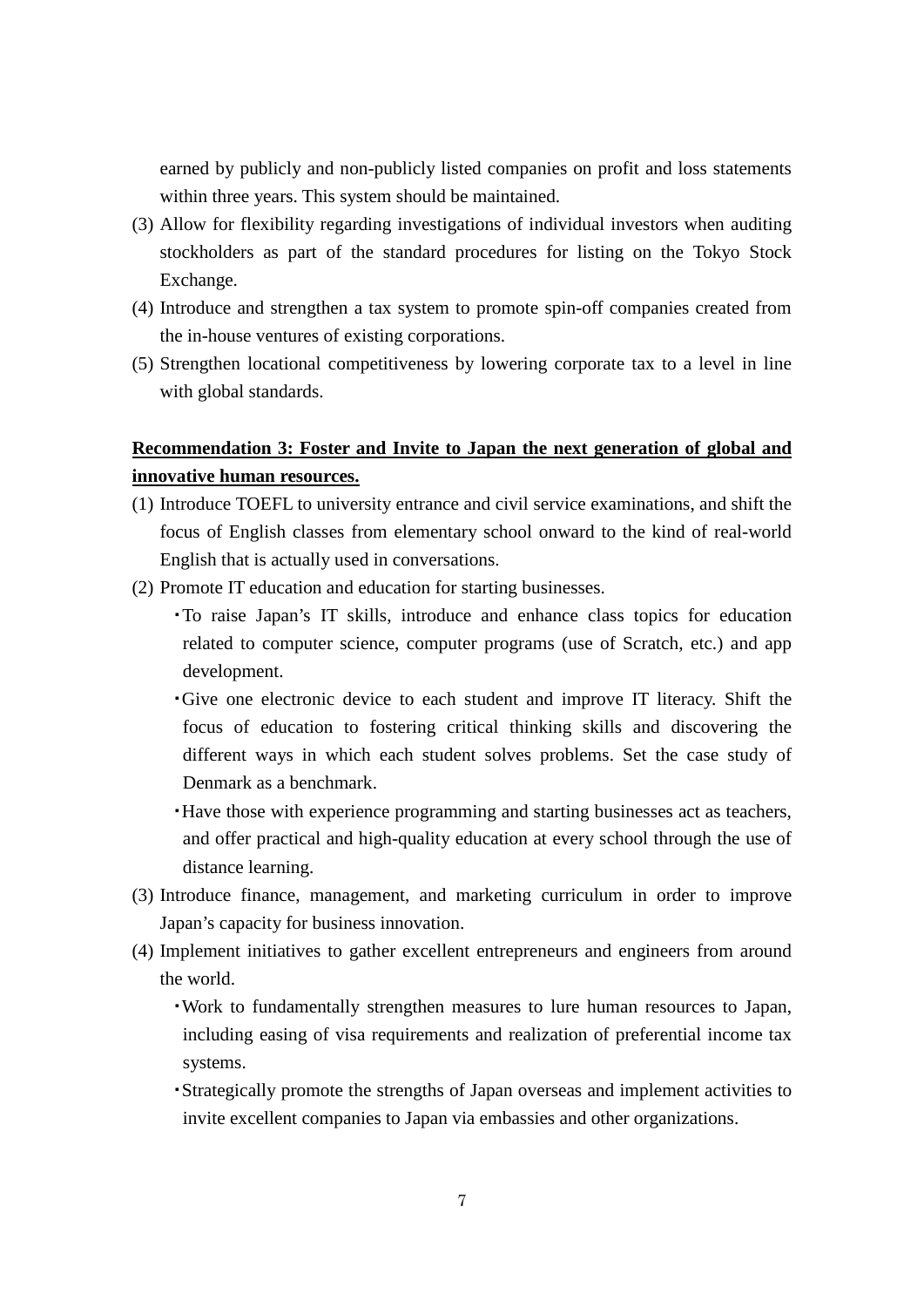## **Recommendation 4: Radically reform regulations for the creation of new markets and new industries.**

- (1) Eliminate systems that inhibit the use of the internet (eliminating the principles of face-to-face and on-paper delivery, etc.).
- (2) Promptly create a detailed work plan to realize the separation of power generation and power transmission/delivery at the earliest possible date, without any return to the old system.
- (3) Thoroughly carry out regulatory impact analysis (including the international benchmarking) when introducing new laws and ministerial ordinances, and construct a system though which the Regulatory Reform Councils shall make reports before the final decision as needed.

## **4. Future Activities of JANE**

- (1) Continue strenuous efforts to propose specific policies for innovation.
- (2) Following up on the international event this time, which gathered entrepreneurs from across the globe who had developed services that revolutionized the world, continue to hold events, inspire young people to dream, and undertake activities that encourage and praise innovation.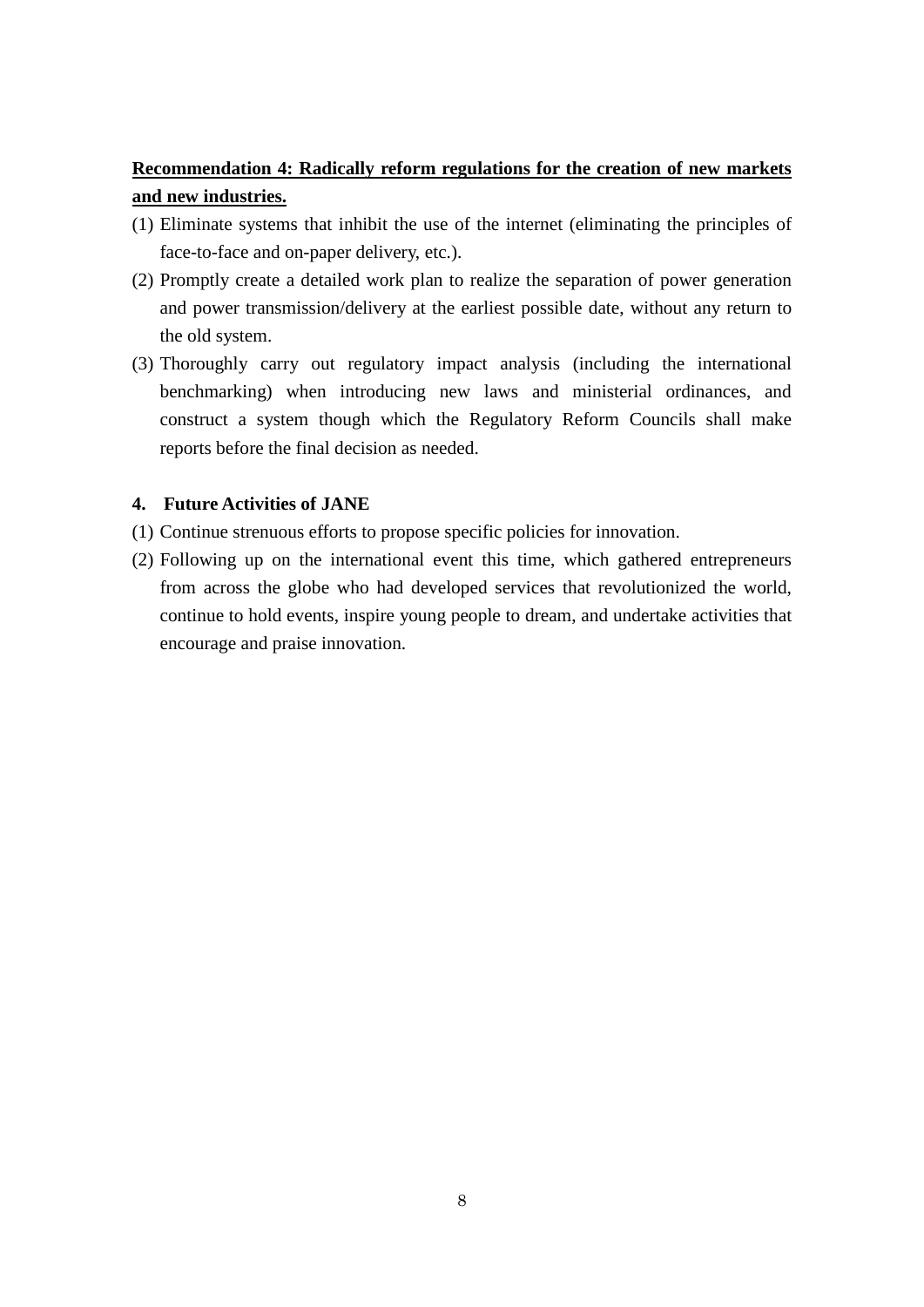## **Reference: Highlights from Statements made by Panelists at NES 2013**

## **(1) Fostering a society and culture that support the entrepreneurial spirit**

- "Innovation means doing something differently from other people. You cannot have innovation in a culture that believes that 'the nail that sticks up gets hammered down.' You need a culture that thinks, 'The nail that sticks up should be praised."
- "The good thing about silicon valley is that there are a lot of people around who will support start-ups. They don't ask 'What if you fail?' they ask 'What if you succeed?"
- "America praises its successful entrepreneurs like heroes. That's why young people want to be entrepreneurs."
- "Entrepreneurs are the heroes that create future jobs. Everyone should support them."
- "For the young people in Japan today, the post-bubble world is all they have ever known. They don't know what success is like. We need to spread the word that companies can succeed, and that growth can be wonderful."
- "We don't just need a culture that doesn't fear failure, but one that forgives failure too. It's rare for anything to go well from the beginning. What's important is to learn from mistakes, and to use that learning immediately to fix your business."
- "When I first started a business, I lost about 4 billion yen. But after that, I was successful"
- "We need to take good care of our engineers."
- "It's important to start businesses. Entrepreneurs have big dreams, they take risks, and they don't fear the future."

## **(2) National systems to promote the development of an entrepreneurial culture**

- "One action that the Government can take immediately is to praise entrepreneurs. If the Government talked about entrepreneurs every day, people's attitudes would change."
- "We need to create incentives that motivate people to start businesses. And of course this includes social incentives, but we also need monetary incentives."

## **(3) Enhancing the strengths of Japan**

- "I think Japan has three strengths. It has great design, it's great at service, and it pays attention to details."
- "Everyone outside of Japan thinks it is a magical place. People think Japan is creative. It is the Japanese people who are pessimistic."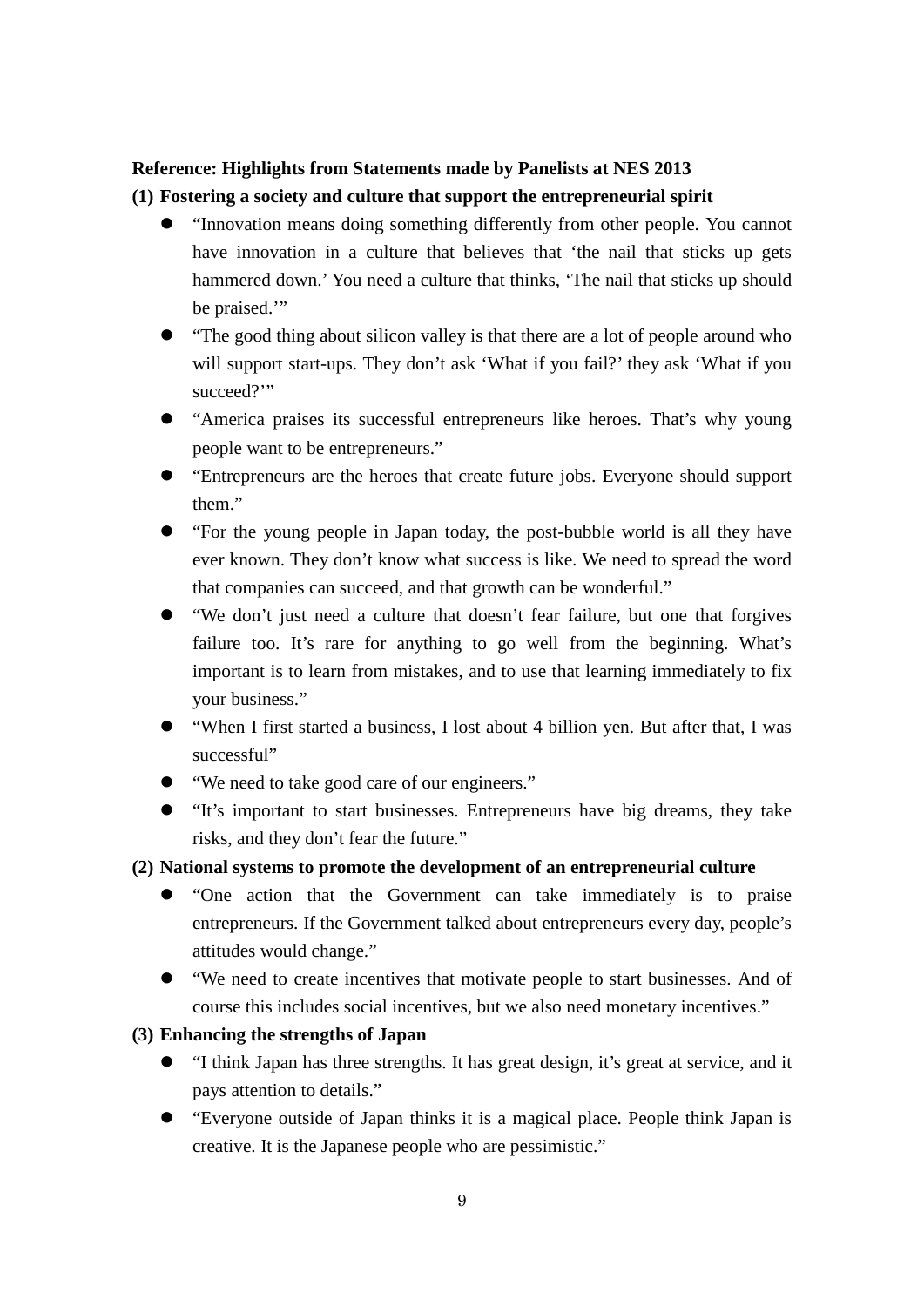"In terms of the quality of human resources, there is no difference between Japan and other countries. If anything, Japan is stronger in math than America is. What Japan lacks is confidence and positivity.

## **(4) Globalization**

- "There is nothing so different about the Japanese consumer. Products successful in Japan can be successful overseas. i-mode was a wonderful eco-system. It had the potential to take the global market."
- "My one-year study abroad experience changed my outlook on the world. It dramatically widened my view of things."
- "Attracting excellent human resources from abroad means more than just appealing to them using the charms of Japan – you need to sell them on coming here. For instance, in the United States, they prevent top-class people from leaving by giving university graduates priority for visas. That is the level of competition there is in the struggle to attract personnel around the world."
- "The governments of countries everywhere are working to attract companies from other countries. Just the other day we were visited by the Embassy of Singapore and invited to expand there."
- "You need the kind of resolve that would aim to make Japanese services the major services used worldwide."
- "The world is moving toward the modularization of homes and cities, and the industry will become more about providing packages." "We haven't seen compact cities in Japan yet, but there is the chance to develop this idea during reconstruction of Northern Japan. And Japan's model could be exported overseas."

## **(5) Educational reform**

- "If I was going to propose anything to Japan, it would be the reform of the university education system. University educations are too specialized. We need people with more general educations too."
- "The Japanese education system creates docile children. It kills their creativity. Not everyone needs to be original, but we must recognize that we do need a certain proportion of people who are inventive."
- "Japan must start teaching programming and marketing curriculum as soon as possible if it wants to increase the number of entrepreneurs."

## **(6) Tax reform**

 "It isn't at all the case that Japanese engineers are less skilled than their foreign counterparts. If there is anything clearly wrong in Japan, it is that salaries are